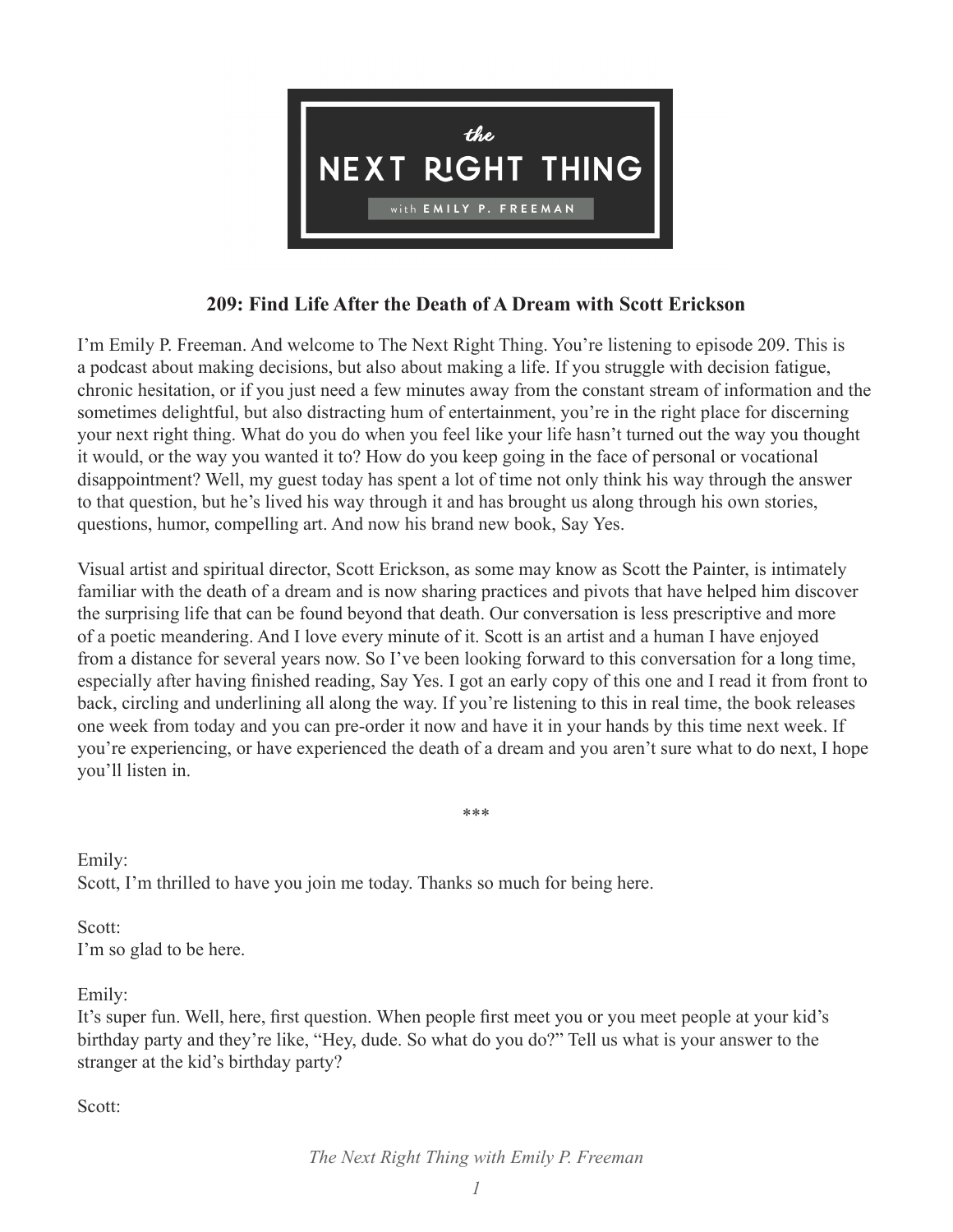Yeah, usually, I mean, I say, "I make my living as a professional artist," which then there's usually no change in their face. It's just bewilderment. So, I say, "The way that I do that is I'm a painter/illustrator. I'm a author and I hope to continue making books." And I'm pretty artsy-fartsy. I do some performing arts, which means I tour around and do these storytelling events. And I was like, "I do a lot of little things that makes a little something," is what I like to say.

## Emily:

Do you ever get a typical answer from that? A typical response from that? Or is it across the board when you give people that answer?

## Scott:

People are pretty jazzed about it. Yeah. I mean, I think there's a myriad of ways of being an adult nowadays. So, sometimes you meet people who are butting up against this... I remember talking to this... granted, they were an older couple, but I mentioned I was an artist and they're like, "Oh, it's really hard to make a living as an artist nowadays." And I was like, "Actually, it's kind of the only way to make a living nowadays." You're talking about, I mean, you're talking about all those manufacturing jobs that there are all those... What has happened in our workforce is we've shifted to, how are you going to problem solve? How are you going to think about design and storytelling? These are the jobs nowadays. So, the fact that I just do it independently means I've just built up my areas of streams of revenue to where it's sustainable.

### Scott:

And we could talk about that if you want to. Yeah, I mean, I had to get real serious five or six years ago, and just was like, how do you make money as an artist? And what is the service I provide? So, and then because of a global pandemic, one of those streams can go away. The year before the pandemic, touring and doing shows was my main source of income. And then that went away for a year and a half, if not two years. And thankfully, there's a book. And thankfully, I had been building an art store and sales. And so yeah, just things like that. We all need to be diverse in what we're doing, I guess, but.

## Emily:

My son is 15 and he said the other day, "Mom, do that to be a millionaire, you have to have seven streams of revenue?" I was like, "I feel like it probably takes more than just that." Because you can have seven really crummy streams of revenue, but.

Scott: Absolutely.

Emily:

But I appreciated the insight that he may have gotten from TikTok. I don't know.

Scott: The dispenser of wisdom. Yeah, right?

Emily:

I know we're not necessarily here to talk about all your streams of revenue, although I would love to have that conversation, because I think it's fascinating. And I've heard you say before there's certain areas that kind of jazz you, that when they intersect, that's kind of where you like to hang out. For me, that's really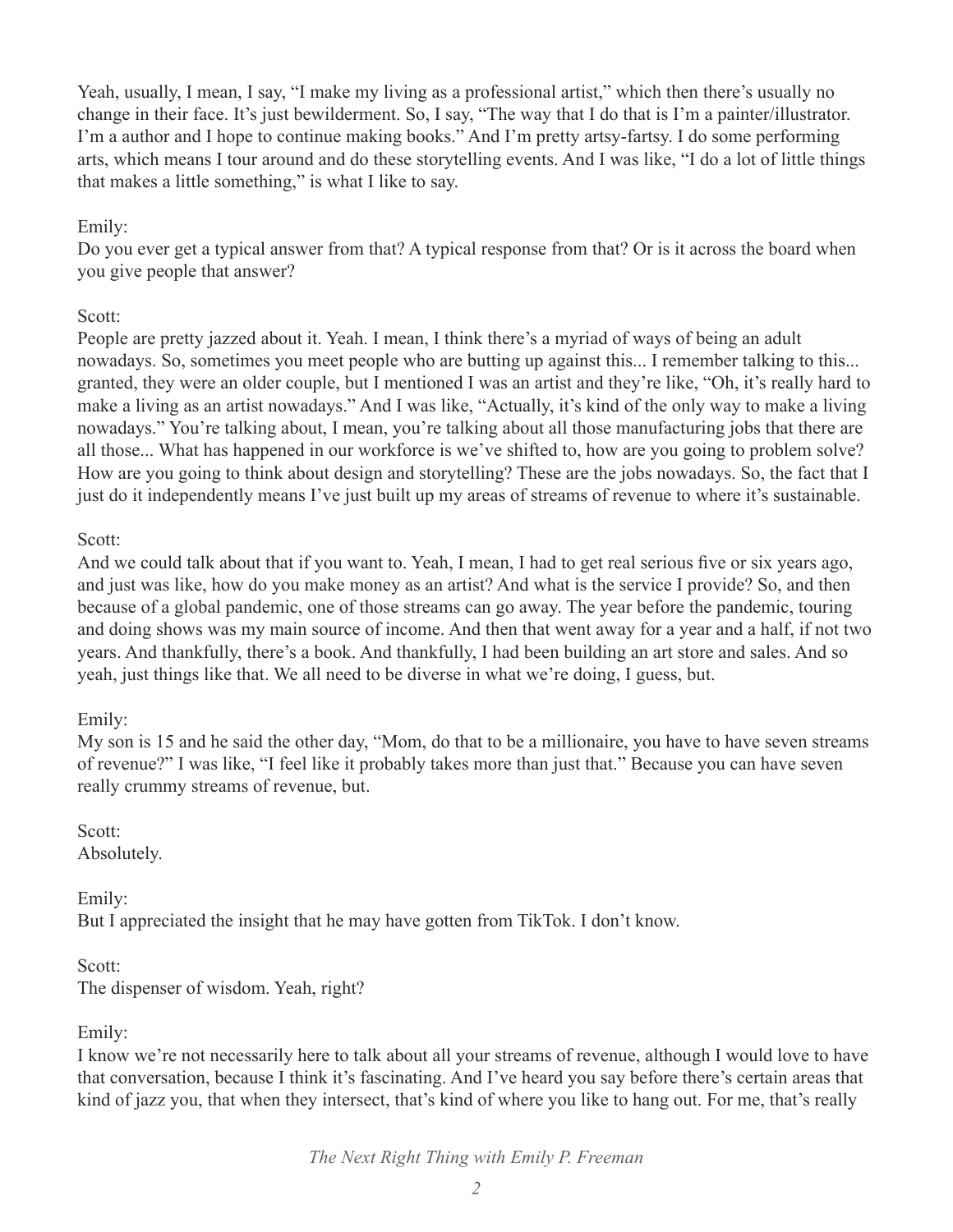spiritual formation, creativity, sort of on the corner of those things is where I kind of like to sit and look at the world. And I think there's a lot of similarities, maybe in the work that you do. Would you say that's fairly accurate?

### Scott:

Yeah. I think that's really accurate. I'm interested in... So, I just think that all kind of conversations eventually become a spiritual conversation. Now, there are industries built around professional religious people and I don't consider myself in that industry. Does that make sense? I think you can... there are certain kind of speakers or bands or whatever, that can find a way and they all kind of say a similar thing. And I am just really interested in the meeting of comedy and spirituality. I'm really interested in... at the beginning of the book, which is kind of in the show, the show... My publisher thought the book might be a little harsh, but in the show I say at the very beginning, my show, Say Yes, which is like this multimedia storytelling event, I say, "We're all here.And what we know about being here is that life is a mixture of sacred moments and dick jokes at the same time. Now you can't go to the comedy club and be too sacred, nor can you go to the sacred place and be too crass. And I understand both of those contexts. I just think when we're in either one, we wish it was a little bit more, because we understand that we are a little bit more and in order to have the conversation that we're going to have tonight, we need to make a space for the little bit more."

## Scott:

And I kind of feel like what it means to be a human being is this crass and sacred together. And I'm trained as a spiritual director and I care about spiritual formation in people. But I think the way that, I guess, faith or a robust spirituality starts to decrease in your life is the baby steps of a divide itself. It's when we go, "Well, here's who I am at my church," or temple or synagogue or whatever it is, my small group, my Bible study. "And then here's who I am all the other places." And then eventually, as you keep going through your life, those become so separate that you just get rid of one of them, because it's hard to be a lie, it's hard to live a lie. I just don't think the goal of your spiritual journey is to become a better person. I think the goal is to become a whole person. Cults are built on virtues. I think a real deep wisdom in a spiritual practice is about learning that all of your self is beloved, and giving grace to all of that.

## Emily:

So, I would love to explore what you just said for the rest of our time together.

Scott: Okay, great.

## Emily:

Both from a perspective of you as the artist, but also as the person who is receiving and being challenged by your work. So first, on a good day, you may feel like a leader and a pioneer as someone who, for lack of a better way to say it, straddles kind of the street, the seminary, and you're kind of in these "two worlds", I'm putting that in quotes because that's the whole point, right? Is that you're both. Maybe there's a little too much sacredness for the bar and a little bit too much bar for the church.

Scott: Yeah.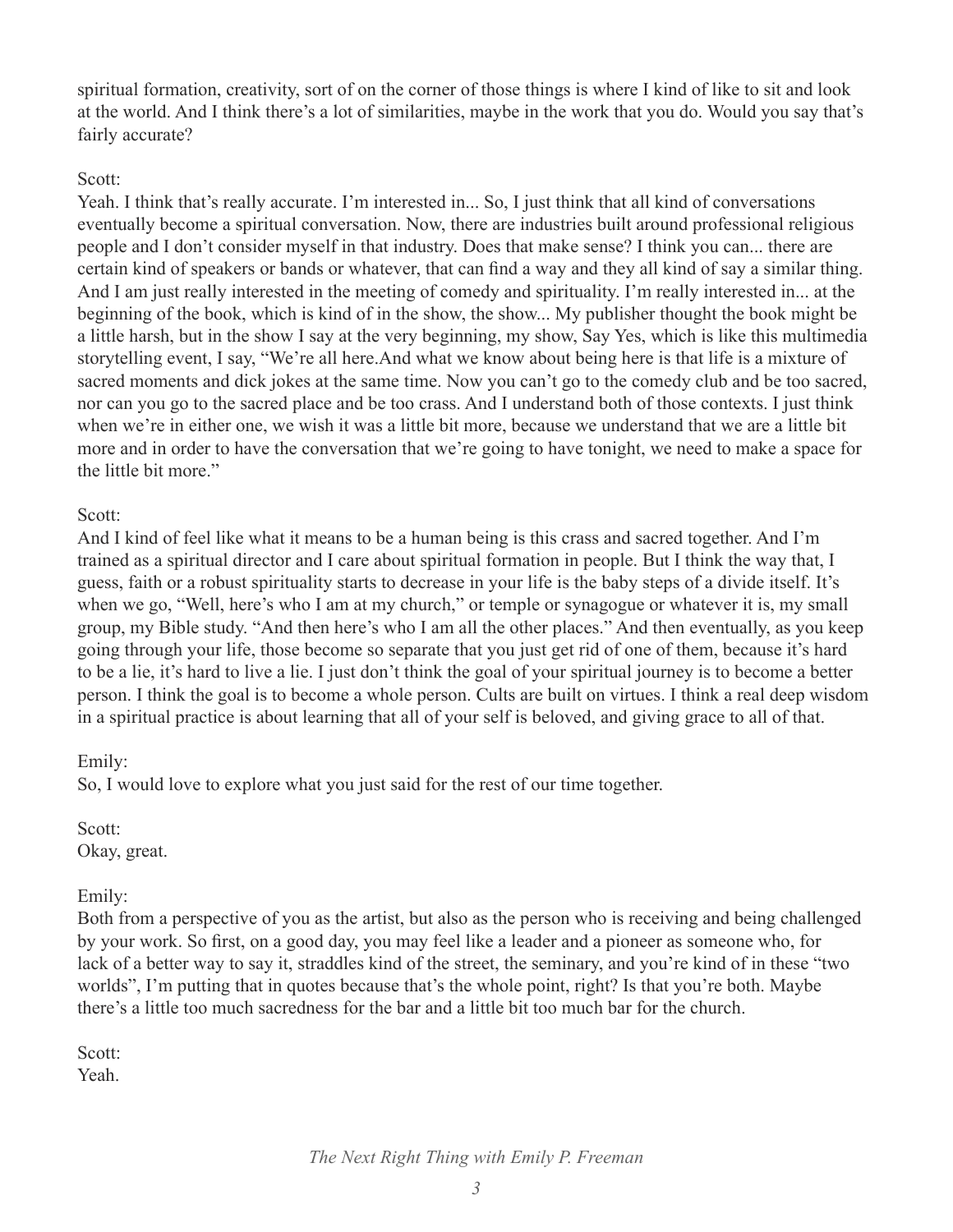#### Emily:

And you're living in these two places. And on a good day when you're in a good space, you're like, "I am a leader, I'm a pioneer, I am forging the way." But we both know not all days are good days. And so, I'm curious, what do you do with the loneliness that I know must come from being an artist who straddles in a way, but for the sake of wholeness? Tell me, what words do you have for me on that?

### Scott:

I was going to say, "I'm sorry. Did you see me this morning? How did you know?" Yeah, there is... well, one of the things I... and this is interesting, post-pandemic, that the show that I do, it costs me a lot. I put lot into it. And so it's a few days of working through some lowness. And probably today is my, right at the end of it, from the last show I did. I have very specific practices on my low days. I try not to make any decisions about who I am and how my life is going. I don't make any plans for the future. I usually eat a plate of nachos, because that's a doorway to love. I go on a walk, I swim laps, I talk to a friend. I try to get out of my head and into my body.

### Scott:

Your head and your mind is a wonderful, wonderful thing. But some days it's not your friend. And your body can let you know that you're loved and let that you're not alone. So, I try to get out of that narrative. There's very few days that I feel like I'm a leader and I'm forging ahead. I think I have a unique contribution and I look forward to others doing that same kind of contribution. I think it's happening out there. I'm in kind of a weird field where I don't have a lot of competition, but it's also kind of a field that not a lot of people care about. Meaning in the communities of faith that I grew up in, it was always speakers and musicians and non-profit starters. And we never thought about the visual artists. And there's like, Makoto Fujimura maybe is the only other person who I've made him my arch enemy.

Emily: As one does.

#### Scott:

Yeah. And he's delightful. And he's encouraged me over the years, but I'm just like, "You can't get all the work, man. I'm going to take some of your jobs." No, he's tremendous and I love what he's doing. It's just that, I think I've kind of been unknown for a long time. And then, because of the rise of certain social media platforms, the image really stands out the most. And so, I had almost a decade of being kind of hidden and working on this craft and to where it... which is kind of spiritual formation through image contemplation and that kind of stuff. And so that's kind of what I've done. But I think the root of that comes to, I believe that our language is rooted in imagery. When when we're speaking, we're trying to convey what we're seeing externally or internally, our thoughts and feelings.

#### Scott:

And then if you look at beliefs, beliefs are rooted in sacred texts, which are rooted in images. So, I actually think when we're talking about what we believe in, we're actually talking about these inner images we have, about how we think things work, the dynamics of it. So, when somebody says, "I no longer believe in God,' I'd be like, "Yeah, tell me the God you don't believe in anymore." And they would describe something to me. And I'd be like, "Yeah, that's a crappy God. Don't believe. You shouldn't." And so what I'm attempting to do, or at least contribute, is going, "I think we need an updated visual vocabulary." I'm trying to image the spiritual journey. This weird pilgrimage that we're all on, because I think that the visual language that I was given, if any, I grew up in Protestantism, because there's hardly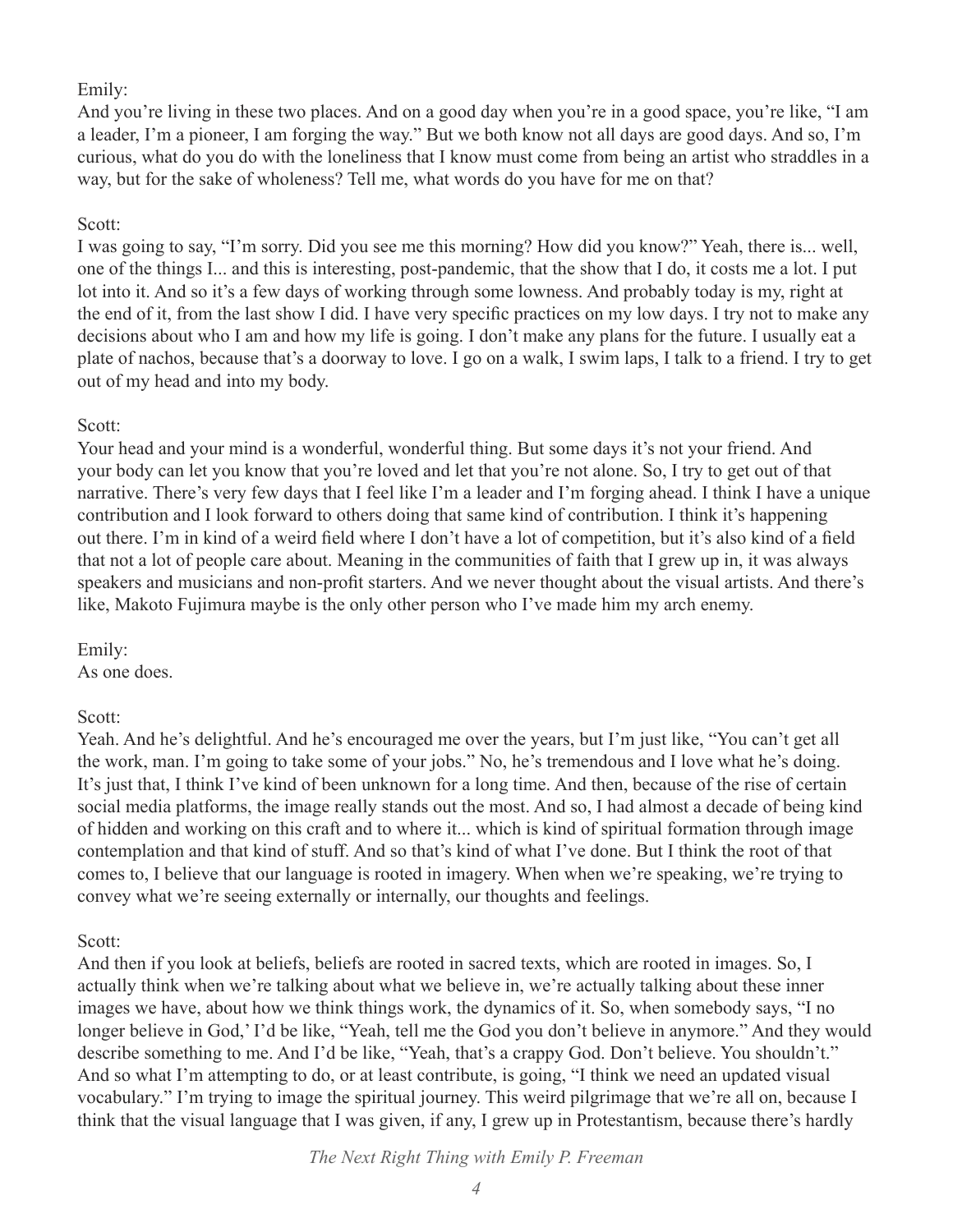### any, it's very lacking.

## Scott:

And a lot of my stuff is just my own therapy. It's just I'm trying to create the sign post so I know where to go. I'm the pilgrim making the path as I walk it. And then I leave those artifacts online, and then on peoples' walls, and that's kind of it.

I'm very wary of getting into being known as a spiritual person. I don't know. Because that comes with so much projection and I'm not allowed to be a failure. I'm not allowed to make mistakes. I'm not allowed to have bouts of doubt and despair. And I don't want to be that kind. I want to be a human. And unfortunately, it feels like a lot of times our religious practices are about not being human. And so, I guess I keep allowing that humanity to come out. And so, eventually people go, "Oh, this is who he is. Let's just let him be who he is." But I want to offer something that helps people become their whole human self. I just don't think this is a invitation to be un-human. I think it's a invitation to be deeply human.

## Emily:

Your live show, and now your book, Say Yes, walks with us along the journey of when life doesn't turn out the way you wanted it to, or the way you thought it would. And you write this powerful line, "There are countless ways we can give up on ourselves while we are still alive."

## Scott:

Yeah. There's a spectrum of giving up, a spectrum of dying. And the book, the show, is kind of tackling that spectrum, which on that spectrum is binge watching something every night, because you don't want to deal with the conversation you know need to have. It could be opening a bottle, or tapping your phone endlessly, to numb the pain that keeps calling your name day after day. Or you can go all the way to the end of the spectrum and go, "I just don't want to be here." And that's where we're talking about suicide or just giving up on ourselves. I had a close... I have my dad... I shouldn't say. I already said my dad. My dad is a delightful man, but he spent a good part of my life watching five hours of television every night, just trying to find something to do. And it's now in his later years, he's like, "Oh, I wish I would've done this. I wish I would've done that."

# Scott:

It's like, "Well, he had five hours a day." And don't get me wrong, as a tired parent, I understand the end of the day where you're like, "I don't think I can do much else." I understand that. I just want to bring that wisdom of basically our future regret into my life now and adjust. So, I found myself where, yeah, middle of my life, I recognized that there was this deep thing in me. And I just felt so far from that. And I guess the question was like, can I still pursue that? And immediately was confronted by these inner arguments that were very powerful and strong. And I had to develop these practice against that, these practices to counteract the arguments. I remember working with a therapist because I went through a real depressive episode and one of the things she said was, "You need to develop some kind of physical activity, like running or something like that, because it helps your body, helps your mental state."

# Scott:

And so, I started going on these runs, but I remember on one of those runs, I was just like, "Well, why the hell am I running anyway?" I eventually bumped up against the deeper existential questions of, "Well, what is life?" And it's even in the book where it's just like, "I know life is a miracle, but what happens when the miracle sucks sometimes? And if there's a giver of that miracle, does it have anything to say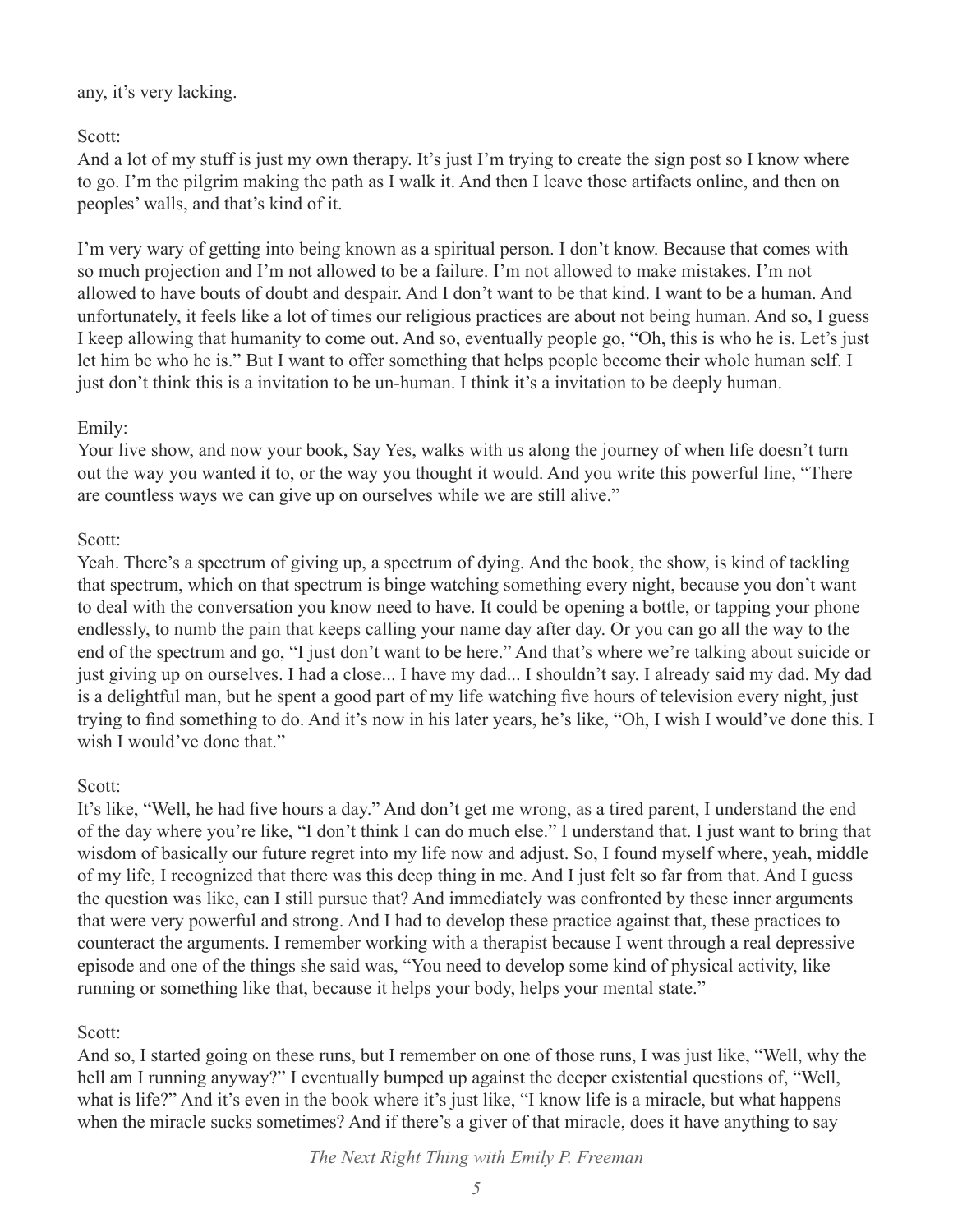about the suckiness?" And so, these questions and conversations became deeper and deeper. So, in a way, the show and the book is like, "Hey, here's the easy practice." It's just a statement, but it's layered in yourself and who you are, and what does it mean to be a human, and why are we here, and all of that kind of stuff.

### Scott:

For one, I think we need to talk about suicide, because it's so prevalent and it's around us. And some people think that talking about it makes it glamorous. And that's not true. Talking about it creates solidarity and it helps us know that when we find ourselves in painful situations, that we're not alone. But also I think there's this, what I have seen is that escapism, which is at the heart of suicide, which is like, "I want a change. This is over and I want to get into something different." I've seen that same escapism in the religion that I grew up in, with this nonstop interest in the afterlife or the end of the world. And I was like, "It's the same thing." This kind of like, we're not dealing with where we're finding ourselves here, and we're just constantly living in a made-up elsewhere and maybe the answers to the change we want is here. Maybe the divine voice is in this moment. Maybe this is the very soil that needed to get tilled so I could plant something new. And that's kind of what I've found to be true.

## Emily:

I think what you bring might even be deeper than you mean to bring. I just think there's so much depth in the call or the invitation to die. And not maybe in a physical way, but even in the practice of... I mean, in Say Yes you talk about a death practice.

Scott: Yeah.

## Emily:

Which, alarm bells go off when you hear that, it's like, "What? Who is this guy? And what is happening here?" But it's a deeply true invitation of letting go. And you kind of bring up the question, "What are you free to do because your dream died?" And that question has the potential to really stop us in our tracks, because that's not a question we ask ourselves. I'll reframe.

Scott: Yeah.

## Emily:

A lot of people listening to this podcast, The Next Right Thing, we talk about when we are in... I mean, they sang about it in Frozen 2, which by the way, I started the podcast before Frozen 2, ff I may just say. But in the movie, it's a very dark moment when she sings this song, Just Do the Next Right Thing, because it is reflective of when we are in a deep darkness, sometimes, I mean, the only thing we can do is just what is the next right thing? And I think for those of us maybe who are just living through life, maybe not in a deep darkness, but definitely not in a bright brightness, maybe just a medium light of a regular old day, but a lot of us they're hesitant to move forward in the face of big or small decisions. And we struggle with what I call chronic hesitation.

## Emily:

And I think a big reason of that is because we're afraid of making the wrong choice, or we are afraid of, as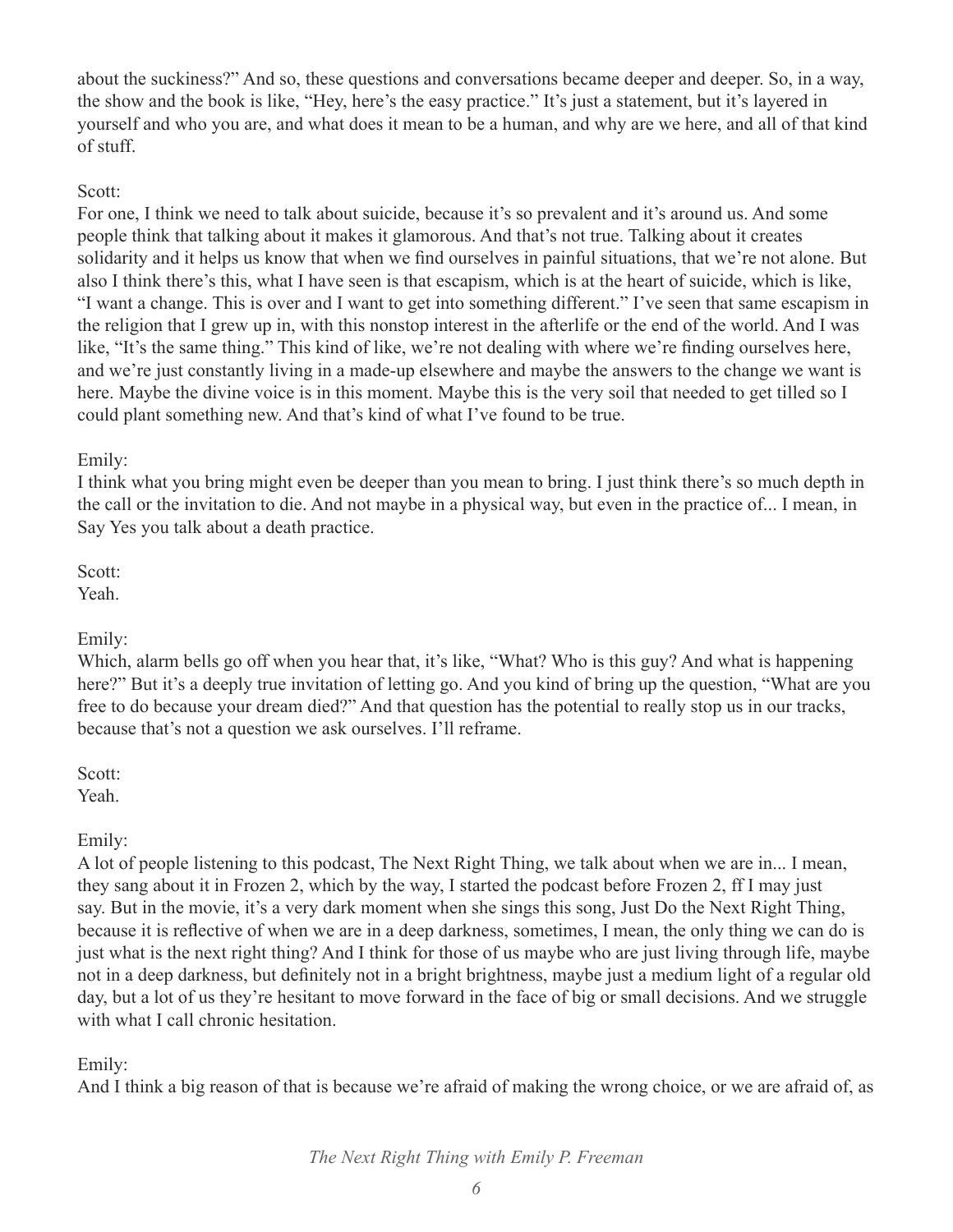you so eloquently put earlier, future regret.

## Emily:

You even say in Say Yes, "I just feel like I've been falling down some stairs every day into my present reality." And I thought, "How many of us can maybe apply that to at least one, if not many situations in our lives?" that's not so much about making a wrong choice, but maybe it's just maybe you look back on your life and you're like, "Oh, for 20 years, I didn't make a choice at all. I just landed here." And so, I feel like a lot of what your book is about, what you talk about, is that feeling of, "Oops, 20 years went by and I forgot to choose which direction I wanted to go."

## Scott:

First I want to say that my daughter was born the year before Frozen came out in her, her name is Elsa. So we always have been like, "This is Elsa, named before Frozen." And then second, yeah, when we talk about a death practice... And granted, look, I'm an artist, I'm an Enneagram 4, if you know what that means. I wear mostly black because it's slimming. But yeah, I'm obsessed with death in some ways. But when we say death practice, it doesn't have to be so emotional and artsy. It really is just a way to help reframe what you think you find yourself in, the story you find yourself in. All faith traditions kind of have this death practice in them. Some of the best wisdom, mystic sayings are, "Die before you die." Because what does that allow you to do then?

## Scott:

And I have tears of death practice, which sounds weird, but just it helps me reorient to what I think is deep down in me that's kind of leading me. So, in the book I pitch this idea of we all have this deep path of desire. And that's corroborated by Saint Ignatius of Loyola said that actually the way that the divine speaks to us the loudest about our life and our calling and our vocation is through that desire. That takes discernment, because desire leads us. it costs you something. And it can lead to flourishing, but it can lead to destruction. So, it takes discernment. But I keep coming back to there's this thing in you that you know you kind of want to do, or you want to pursue, so what's holding you back from that?

# Scott:

And I think in death-defying situations, like I almost drowned one time surfing. And when I got out of the water, I wasn't like, "Whoa, I need to work on my surfing skills." I was like, "I got to rethink everything about my life," because it should us readjusted... That conversation with your eventual disappearance demands an adjustment.

Let's start with an easy one. When I get a creative project in, I do a little mini death practice. I go, "If this is the last thing I did, if after three months I die," which is entirely too much pressure to put on a creative project. But if I go, "If this is the last thing I did, would I be okay with that?" And if I go, "No," then I have to go, "Well, why? What else would I wish I have done?"

## Scott:

And then if I know what that is, then the question is, "Well, why aren't you doing that?" Because that's the deepest thing in you. That's the thing you want the most. So, what happens in that moment is kind of an inner compass comes up. It keeps me in line. It's like, this is the trajectory I want to be heading, but the moment you choose to do something, all kinds of things come, all these seemingly really good things are going to try to take you away from that. And so it helps you just kind of stay on that path where you're like, "This is my deepest desire." Also, as a parent, I guess one of the gifts of being a parent and having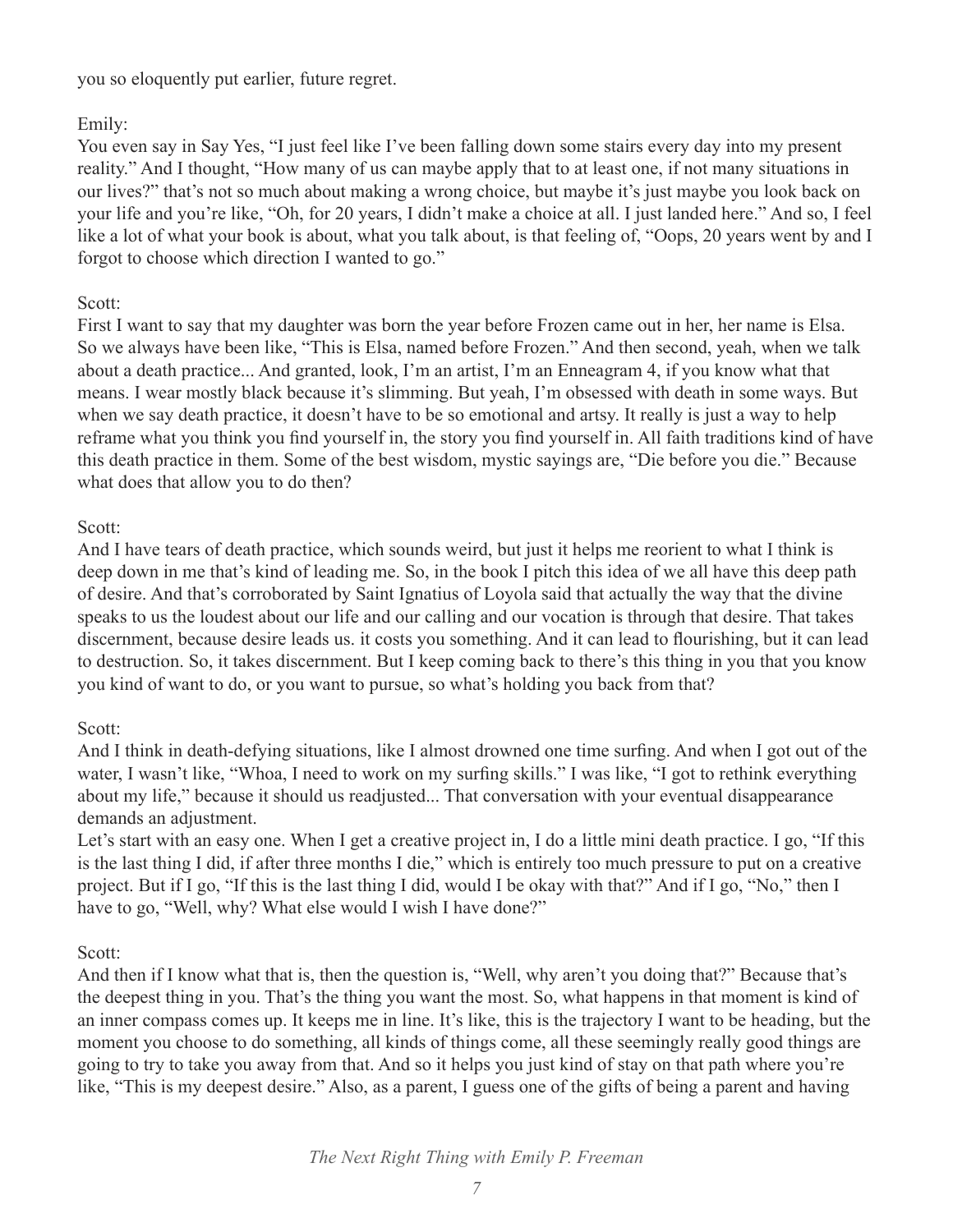three kids is that I can't do everything that I imagine I could do. So, I have to really prioritize about, "Well, if I could only get to do one or two things, what are the most important things to me? And can I give honor to that?"

### Scott:

And so that's also helpful. But then even, I just did this, and my wife and I are in this conversation, but I grew up by the ocean, up in Washington State. I grew up in a small little beach town. And now I live in Austin, Texas, not a lot of beachfront property. But I just was like, "If I died in 10 years, would I have any regrets like about the last 10 years? Or what would I regret the most?" Or just kind of checking in. And I was like, "I deeply miss being in a relationship with the ocean." So, that is just a conversation I didn't know I needed to have, but I'm now... It doesn't mean we're packing up and moving. It just means like, "Hmm. Okay, well, does that mean you... Should I start thinking about my year and spending some ranging some travel for that? Is it just nostalgia? Does it mean..."

## Scott:

It helps me get in touch with that stuff, so. These things are really helpful to just kind of tapping into what gives you life. It's really about what is bringing you alive the most? And then we all know that the responsibilities and the fears and the busyness of life can start putting out that fire that's in us. And I don't want my fire to go out. I want it to burn. And so, this death practice kind of helps me get in touch with that fire, that light that's in there already.

### Emily:

Yes. I would love to get it kind of down to the ground for the listener who might be like, "Okay, so what if I'm realizing..." By the way, you to talked about opportunities, like when you finally do name that desire like, "This is what I really want," which, by the way, is not an easy thing to do.

Scott: No. No.

Emily: Because so many of us have been told all our lives that that's not okay.

Scott: Yeah.

Emily:

And so, kind of getting down to like, "This is what I really most deeply want," and immediately you described opportunity will come your way that will be desire adjacent.

Scott: Yeah. Yeah. Just a little bit.

Emily: Just little bit.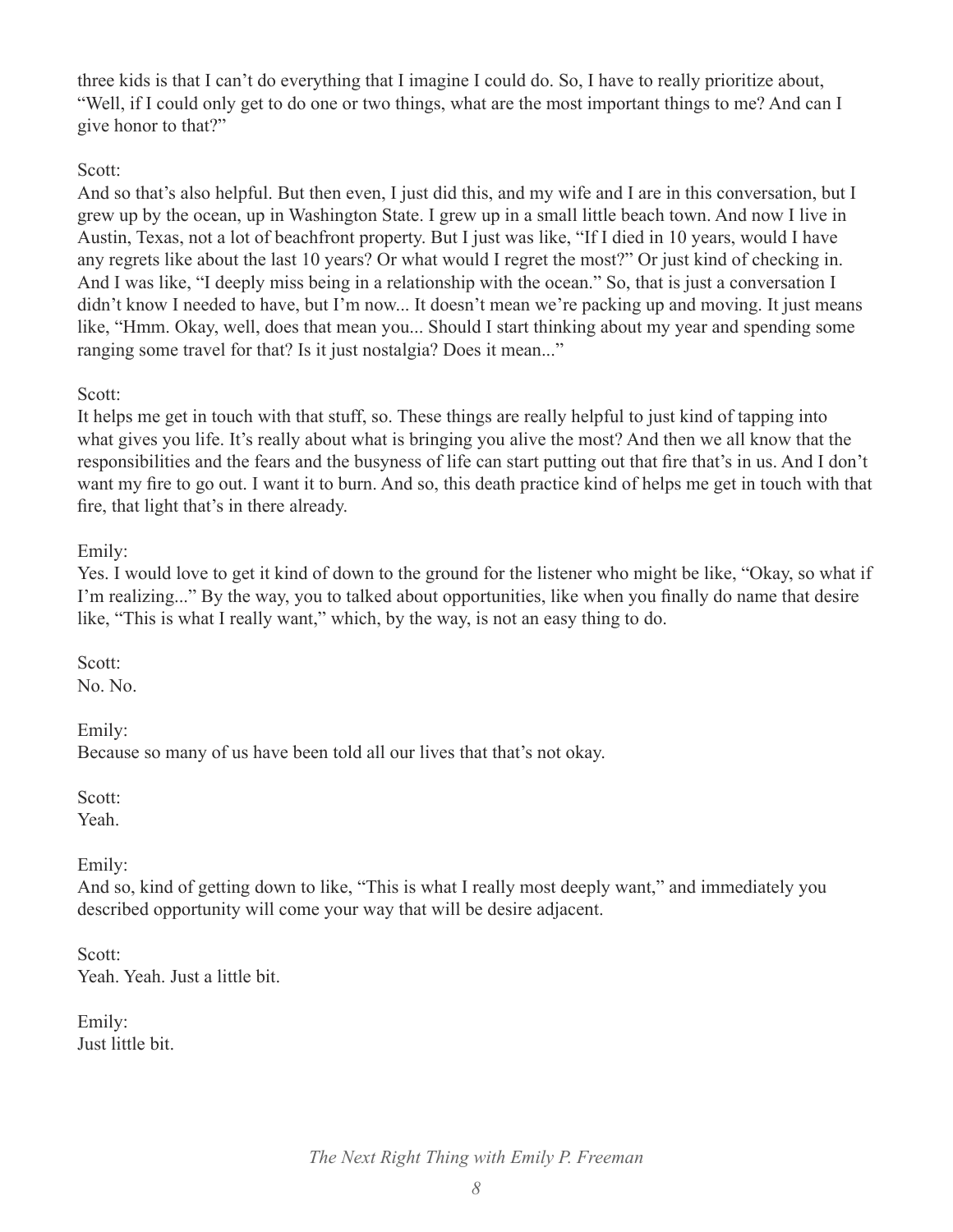Scott: It'll be like 98% of everything you want, but not fully.

Emily: But not fully.

Scott: And you'll be like, "Okay, I'll settle for that."

## Emily:

And here's the thing, sometimes you don't know if you're settling for that, or if you just have too high of expectations. My sister has a great word that she made up. She called those flopportunities, that look like opportunities, but really they're not, they're just kind of flops, which sometimes you don't know until you say yes to a couple of them, and then you look back and you're like, "Oh, that was not really what I wanted it to be."

Scott: Yeah.

Emily:

But in that process of naming your desire, do you have any... I will not use the word 'tips' because I feel like you might just shut it all down.

Scott: I love tips. Tips are great.

Emily:

But when it comes to like, how would you advise someone who's like, "Okay, Scott, I believe you that naming my desire is something important for me to do as a human person becoming more fully myself." But what would you say to someone who says, "I don't know what I want."

Scott:

Yeah. Yeah. And I think first we have to realize we live in a massive culture of consumerism and advertising. So, our hearts and our minds are just cluttered with what we think we want. So, it may take some time. I think creating space and a bit of silence and solitude to allow all that clutter to just kind of quiet a bit. So, it might take you a week, a month. Discernment isn't necessarily instantaneous. Discernment is a period of time where you give intention to, I guess, what is hidden within you.

Scott:

And so, it's not necessarily... And this is kind of the premise of the show and the book is like, our deepest dreams aren't the car or an object. It's to be the kind of person. What we deeply desire is to be a kind of person in the world. And what we think is like, "Once I get that thing, then I'll be that person." But really it's the opposite. It's like you start working on being the person, and then maybe those things will come. Or maybe you'll just be like, "Now that I'm that person, that doesn't matter to me." That's the kind of mystery unfolding. I would say and then also in this conversation is really accepting the gift of yourself as... Part of why we've been told to not accept our desires is because we've been told we're wrong or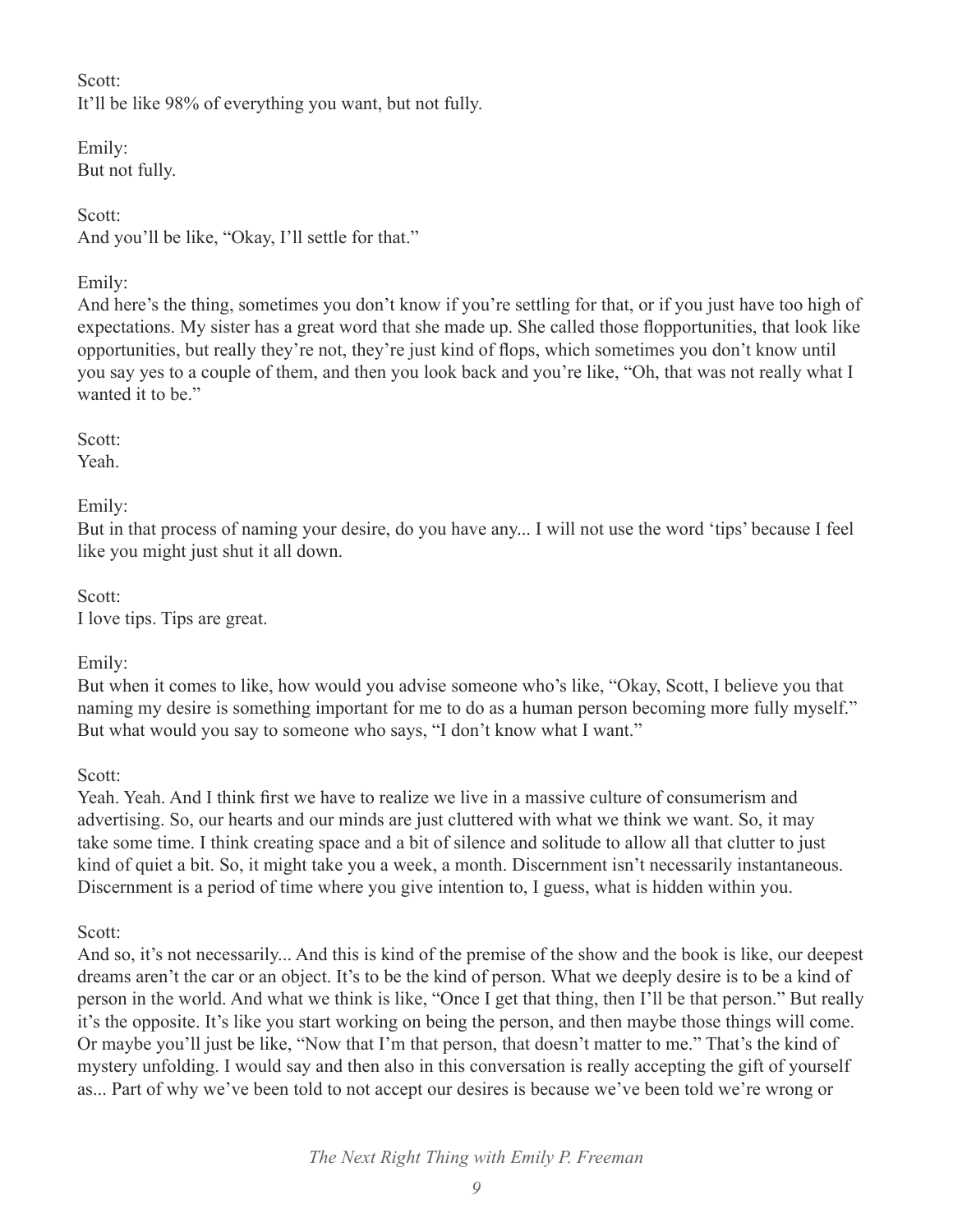sinful or evil or whatever, and we can't trust ourselves.

## Scott:

And it's awful living a life where you feel like you can't trust yourself. So, I actually don't adhere to that anymore. I think there's actually, your identity is beloved, but a lot of mud got put on that, so you can't quite see it. If we talk about spirituality, I think spirituality isn't about becoming something better. I think it's about removing what has gotten in the way to a core identity. That's just my standpoint, but the fruit of that standpoint is way better than, "I'm a piece of crap and I just got to keep doing better to earn love." That fruit is bitter and doesn't help anybody.

## Scott:

Here's a tip that I think maybe kind of helps us get with that compass and stuff, is I imagine... so it's just this kind of metaphor of, if you're going to go on a road trip, but you knew you weren't going to be able to get to the destination, how would that affect the road trip you go on? Well, you would go on a road trip that the process was as enjoyable as the destination. I'm not sure if you're familiar with the West Coast, but California. If you're going to, like, "I'm going to go to LA to San Francisco. I am going to take I-5, which is a big interstate, dead shot, real boring, it's a lot of concrete. Or I'm going to take the 101, which is on the coast, it's winding and weaving. It takes like an hour longer." But you're like, "But if I didn't know I was going to get to San Francisco, I'd probably just drive the coast. I'd probably take the one that's beautiful and inspiring and filled with wonder and opportunities and adventures," versus nonstop rest stops and Carl's Jrs, whatever.

## Scott:

So I think the same thing is like, if you could imagine going on a journey, but you didn't know if it was going to fully work out that way, what sounds like the most in enjoyable journey? What would be like, "It's complicated, but I'd still get up in the morning to try that out"? That's where I think it helps us get in touch with our desires and stuff like that. I also think, too, doing a death practice. My spiritual director, at a point in my life gave me a practice, and I laid this out in the book. It's just like lay on the ground and imagine you're in your casket and you're about to die.

## Scott:

And then as you're doing that, just give gratitude for everything that you've been given in your life. I like to say, just Marie Kondo your whole life. Just find that spark of joy, give it gratitude, and let it go. And as you're like, "I'm going to die. I'm going to die. Thank you for these things. I'm going to die. I'm going to die. I'm about to die," that deepest desire in you will come to the surface and you'll go, "Man, I wish I would've given that a shot. I wish I would've paid attention to that, made space for that." And what I'm submitting to us is that, that wisdom at your end of life, is there for all of us. And we can take that and apply it to, hopefully, our long lives that we still have ahead of us.

## Scott:

I think happens when we don't... and this is partly our culture, which is afraid of dying, which is ignoring it. And there's lots of things about that. Babies are born and people die behind closed doors. And so we don't see the cycle of life in our modern society. But embracing your finiteness, embracing your death is what's going to help you live the best, because it's going to prioritize to you and make those changes. And so, I now use that as a way to go, "What do I want to do the most?" I started doing performing arts in my 40s, which sounds embarrassing, to me at least, it sounds embarrassing to try something new, but I was like, "If I don't try it, I'll always regret it. And so I'm going to just try to do it."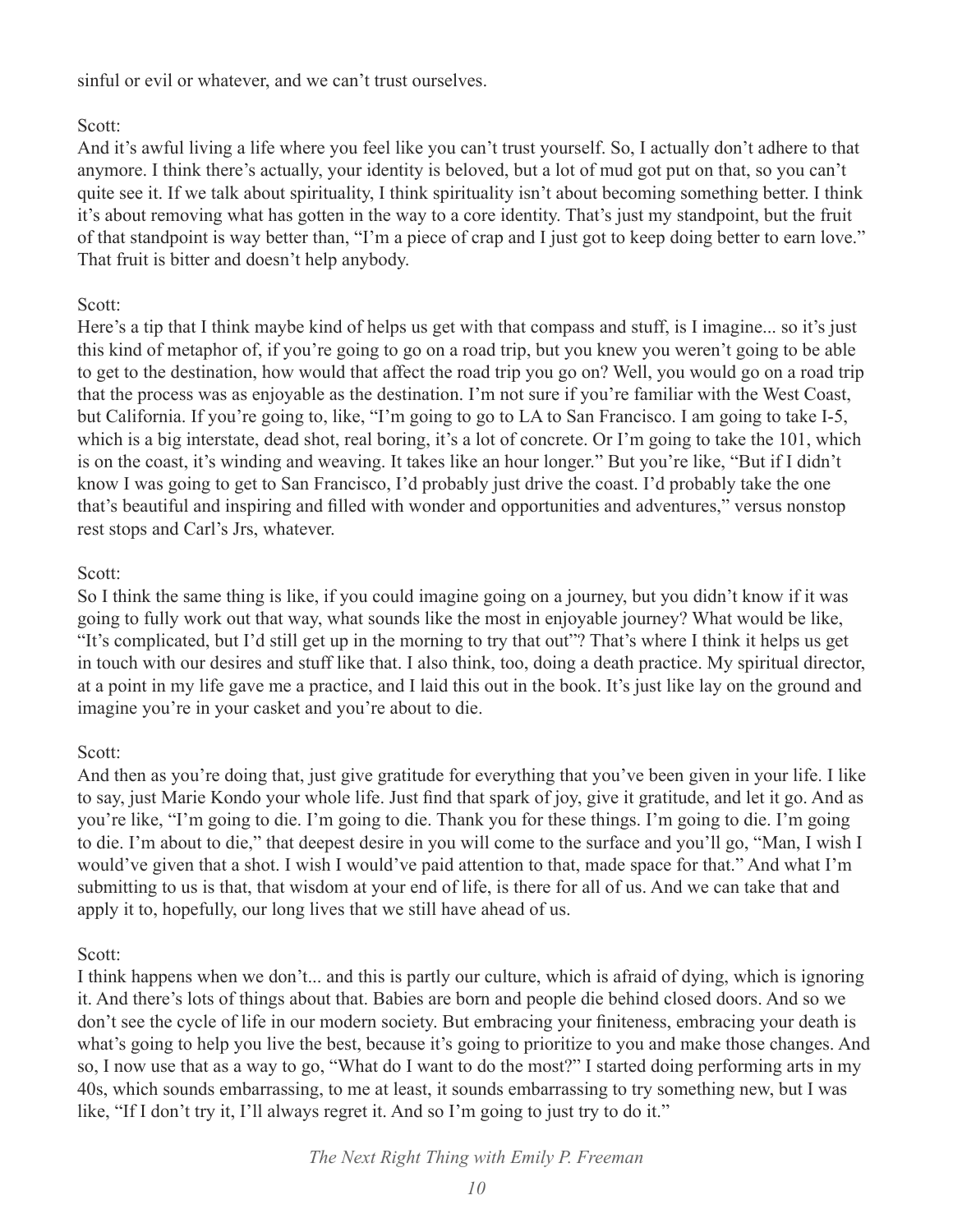#### Scott:

And there have been very unglamorous moments along the way. Don't get me wrong. When only four people show up, that's not fun. But, in that moment I was like, "So, do you do what you want to do because of the audience, or you want to do it?" And I remember I performed the hell out of that show to four people, because I was like, "It's not about you. It's about me." It's about, "I want to do this craft and I love it. And why should I assume that I would have 400 one day, if I can't give it to 4?" And that was a great teaching moment. And now, I do happen to have hundreds and hundreds come, which is awesome.

## Emily:

You had this pivot point of recognizing, "I've been doing my work in a certain type of way for many years," and maybe it was desire adjacent. It wasn't on the nose of what you really wanted to do, but then you were able to name what you really wanted to do. And of course, immediately you hear the voice that says, "Nothing's going to change you suck and are ugly and dying's better than living," which are things that you really dive deeply into in the show and the book, which I think we can all relate to, which I think is worth pointing out that naming the desire is step one, but we all have a similar human experience of the immediate, who do I think I am? That come in all these various forms, but it's pretty universal to everyone.

### Emily:

But you made the pivot and yet, doing the show, you just said at the beginning of our conversation, you kind of have to come to... There's a little bit of a down after it.

Scott: Yeah. Yeah.

## Emily:

And you're not going to make big life decisions. You're going to eat the nachos. You got to give yourself some time to get into your body and out of your head. And that's still a part of your process, even though you are doing the work that you feel, sounds like, most deeply called to do.

Scott:

Yeah. There's a cost to it. It's probably beneficial that you don't get everything you want. And this isn't a book about get everything you want in 10 days or less. It's going like, "You want to go in a direction and you're worthy enough to go in that direction. Why do you think you're in not?" That's the deeper question.

Emily:

Yes.

Scott:

But maybe, providence, love, the almighty, the giver of your existence, will lead you on something that's unexpected. Because your priorities change. Here's the main thing is that when we imagine a dream, our dream is always a version of ourselves or our lives without any vulnerabilities. We always imagine a scenario where we don't have any weaknesses. And there's actually no way to be in the world without vulnerabilities. So, the dream needs to die in order that you could enter into the deeper desire under that dream, but with your vulnerabilities. Those three arguments that you mentioned, which were the arguments that I needed to deal with, they were invitations to accept my vulnerabilities and then,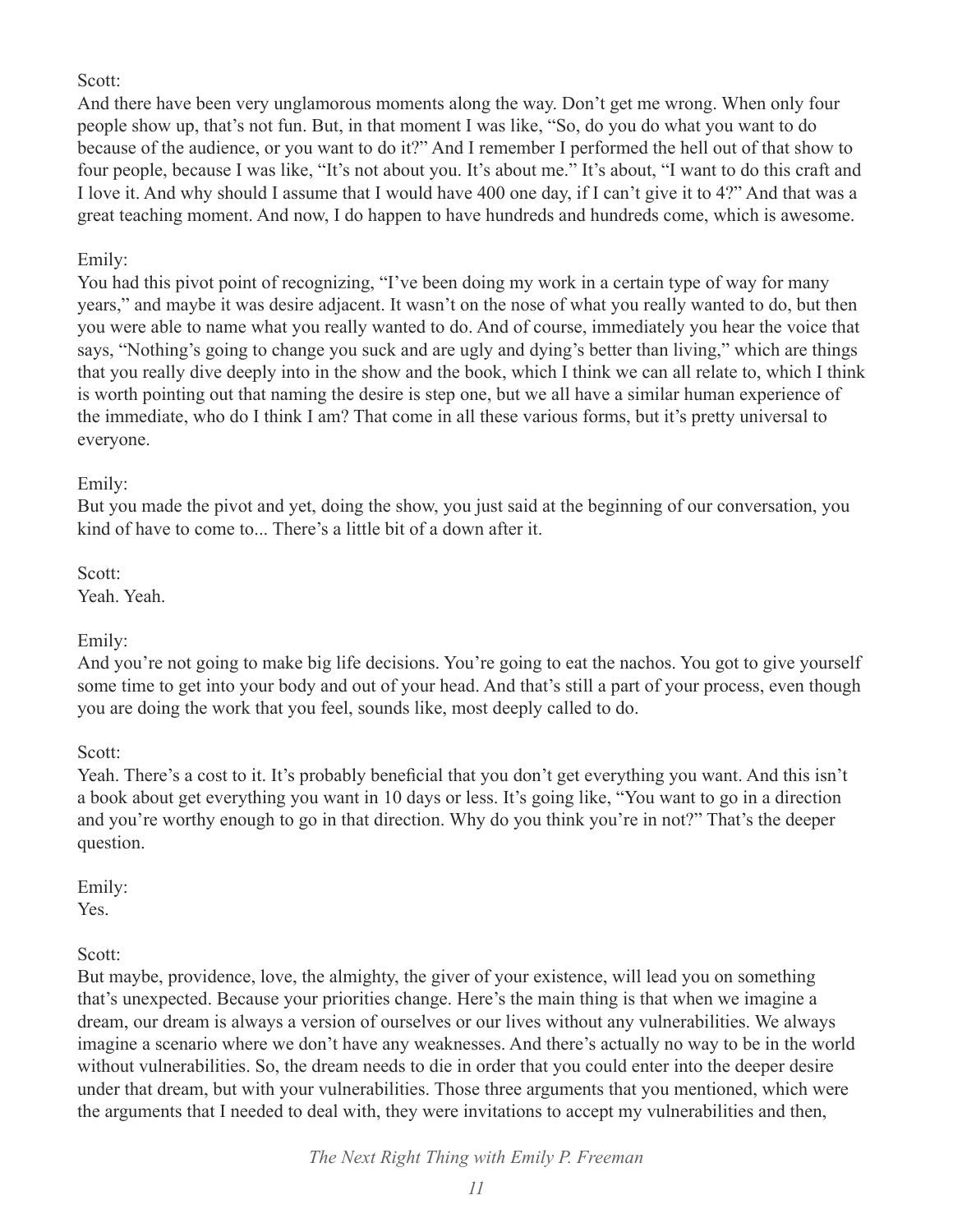but still go, "But that doesn't mean that I can't participate like nothing's going to change," which is the main argument that makes me most depressed. And my pivot to that is, "I'm on my way," meaning I'm on process. This isn't the end of my story, it's on my process. But that vulnerability there is like, "Okay, I tend to tell myself a narrative that's conclusive." And I need to make sure that I'm malleable with my narratives and going, "This is maybe just part of the process I'm in and there's a lot of unforeseen-ness."

### Scott:

And so I can remind myself and I do. Man, I'll tell you what, I do that one every day, because constantly I'm like, I'm not there, I'm never going to get there, it's always going to be this way. And I have young kids and I'm just like, why don't I just throw in the towel? Because I'm never going to get away from all of this laundry and cleaning and... but I just have to go, look, my three year old, in two years, will be five. And that is just like a... it's like coming out from underwater and taking a breath. It'll be different. It's always changing. I just heard an interview with the musician Jewel, who's a delight and a gift to us all. But she has this great metaphor where she's like... she was a homeless teen for a while and very suicidal.

### Scott:

And she's like, "I sat by the ocean and I watched the tide come in and out," which means she was there for like 10 to 12 hours. To watch the tide come in and out is a long time. And she's like, "What that tide taught me is that nothing ever stays the same. Even if it's in very small ways, something's always changing. And if I can just wait out whatever I'm in, something new will come about." When we feel stuck somewhere, we can just go, Well, this is how it's always going to be. And it's not true. It may be where you're at now, but something will always change and you can give yourself some grace to go... and then I think there's other things that I can do in there, but going, "Things will change." My wife and I have a mantra, which is like, "A phone call and an email can change everything."

Scott:

I also think that when you're in a spot that you find yourself miserable in, I think a great question you can ask yourself is like, "Well, what is this place? What is the only conversation I can have by being here?" And maybe that's a conversation about how I'm doing things, what kind of decisions I allowed myself to get into, my habits, what am I not doing? Those kinds of things. So, yeah. I'm not making a book that's like, "Get all your dreams to come true." I wanted to offer an experience, and now an experience through a book that says, "There's something happening in you. There's something leading you forward. And I hope you say yes to it, because this is the life you've been given to say yes to. I want you to say yes to your life. I want you to say yes to the miracle that you've been asked to live, even though the miracle sucks some days."

## Emily:

Yeah. And that doesn't mean you chose wrong. It just means you're a human person among human people.

Scott: Exactly. Exactly.

Emily: So welcome. We're glad to have you here.

Scott: Yes. Yes.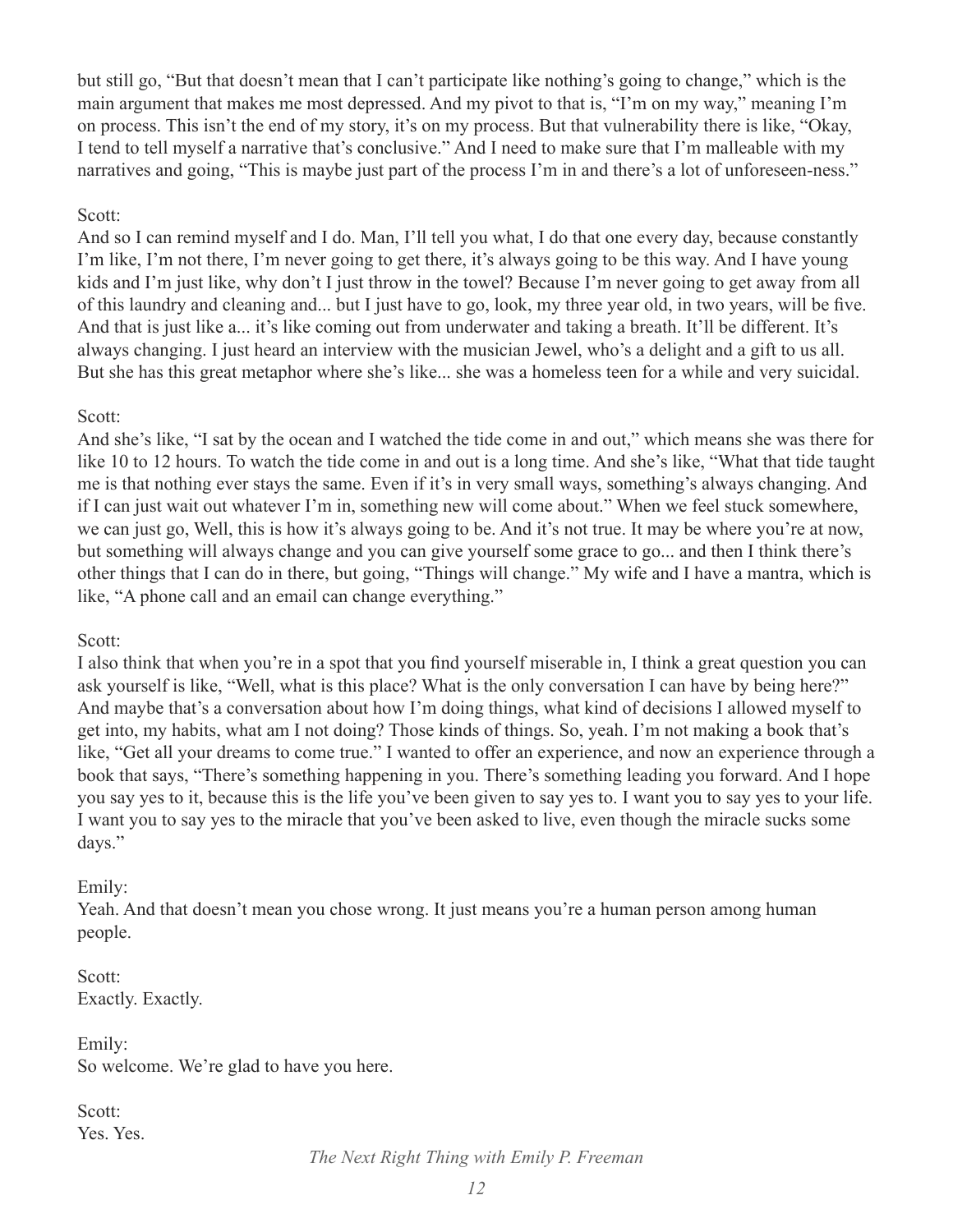#### Emily:

Well, Scott, I have one final question I ask everyone. First of all, I want to thank you for mentioning Jewel, because she is a national treasure.

### Scott:

Yes.

# Emily:

I've read her a memoir. She is fantastic. We'll talk about that later. But final question is, what is your next right thing?

Scott:

Oh, my next right thing. Well, oh, yes. I recently got to become friends with one of my heroes, who's this woman named Nadia Bolz-Weber. She's a writer and Lutheran pastor punk rocker. And always a dream of mine is to be connected to the Moth storytelling series. And she is. And we were talking and I was like, "I've always wanted to try out for that." And she's like, "Do you got a story?" I was like, "Yeah." And then she just texted me two days ago and was like, "All right, the creative director wants to hear your story." And so now... and it's not good. I just have snippets. So I was like, "Okay, I got to put some time and effort into that." But it's like, that fear and dread and excitement, it'll get me up in the morning.

# Scott:

Talk about smoking what I'm selling, I'm just like, "No, it's not good enough," but I'm like, "You don't know that. Just get into it. See what happens. This is part of writing or creating is the surprise that can happen." And then I'm like, "I can't share that. That's so personal." And then it's like, "That's exactly what makes a good Moth story is the embarrassing personal." So I was like, "Okay, all right. I just have to tell it how it is, because other people will go, 'I know that. Yeah.' So, that's my next right thing? Next best-

Emily: That's it. [crosstalk 00:43:35].

Scott: It's the right thing-

Emily: It might not be best, but it is deeply right.

Scott: It's deeply right. It's the right thing I need to do.

Emily: I love it. Scott, thank you so much for joining us here today. It's been an absolute pleasure.

Scott: Oh, I've loved it. Thank you for having me.

\*\*\*